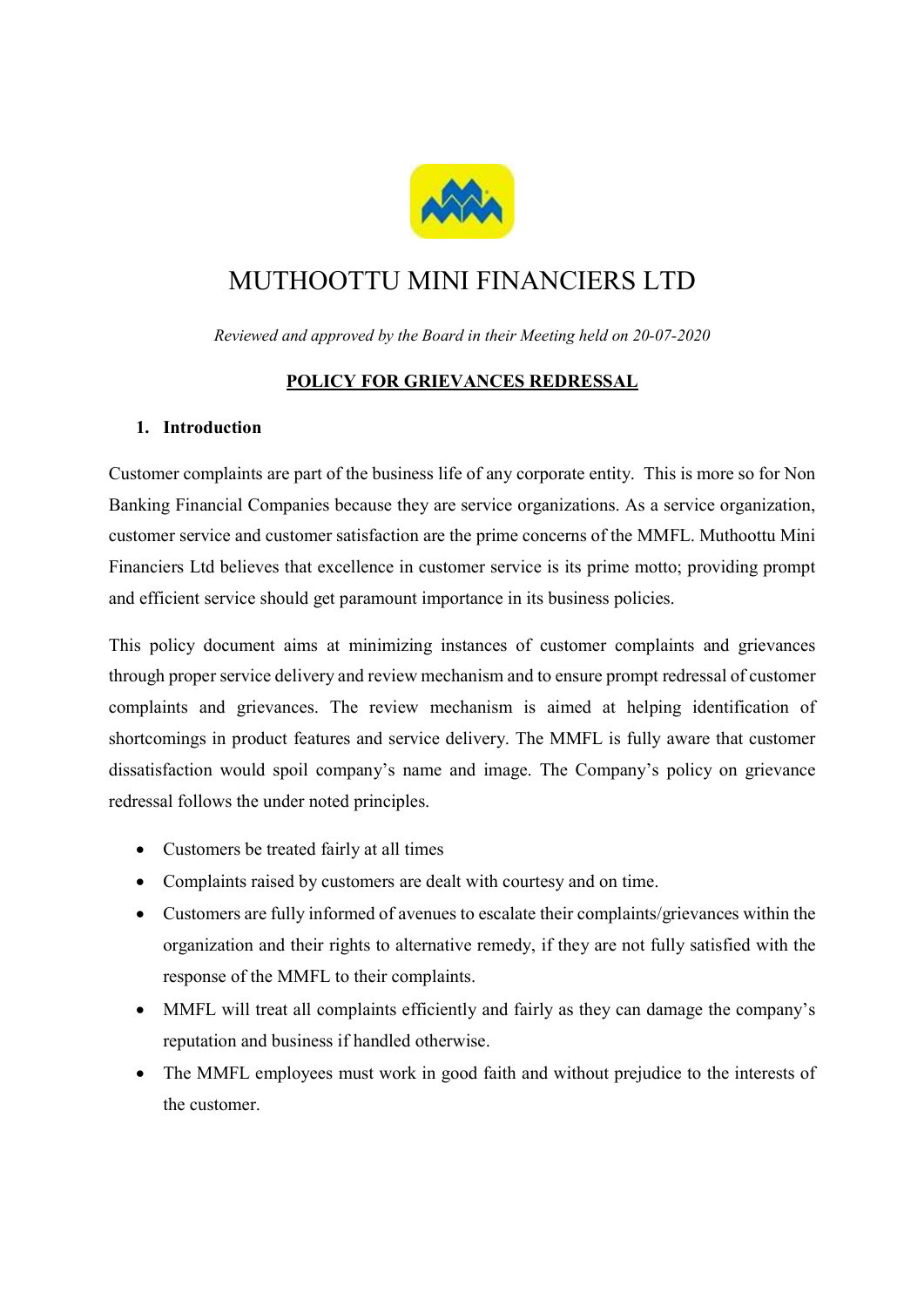In order to make grievance redressal mechanism more meaningful and effective, a structured system has been built up towards such end. Such system would ensure that the redressal sought is just and fair and is permissible within the given framework of rules and regulation. The policy document would be made available at all branches, the concerned employees shall be made aware about the complaint handling process.

## 1. The Customer Complaint arises due to:

- a. The attitudinal aspects in dealing with customers.
- b. Inadequacy of the functions/arrangements made available to the customers or gaps in standard of services expected and actual services rendered.

The customer is having full right to register his complaint if he is not satisfied with the services provided by the Company. He can give his complaint in writing, orally or over telephone. If customer's complaint is not resolved within the prescribed time or if he is not satisfied with the solution proved by the company, he can approach Reserve Bank of India with his complaint or other legal avenues available for grievance redressal.

# 2. Mandatory requirements

# i. Recording of complaints

A register is maintained by the Customer Complaints Department for recording all written complaints received by it from customers, branches and Corporate Office. All Complaints received by different departments, will be sent to Customer Complaints Department for further processing and taking action.

#### ii. Procedure of handling complaints

After scrutiny of the complaint, the nature of complaint will be categorized department-wise and forwarded to the respective department. Regarding complaints over phone on the issue of charging excess interest, change of interest slab, etc, such issues may be settled over phone. Customers may be convinced on the policy of the Company on matters like interest rates, interest concession, etc.

#### iii. Complaints received from RBI/SEBI and NCD matters

These complaints shall be received by Company Secretary and disposed of by Secretarial Department supervised by Company Secretary.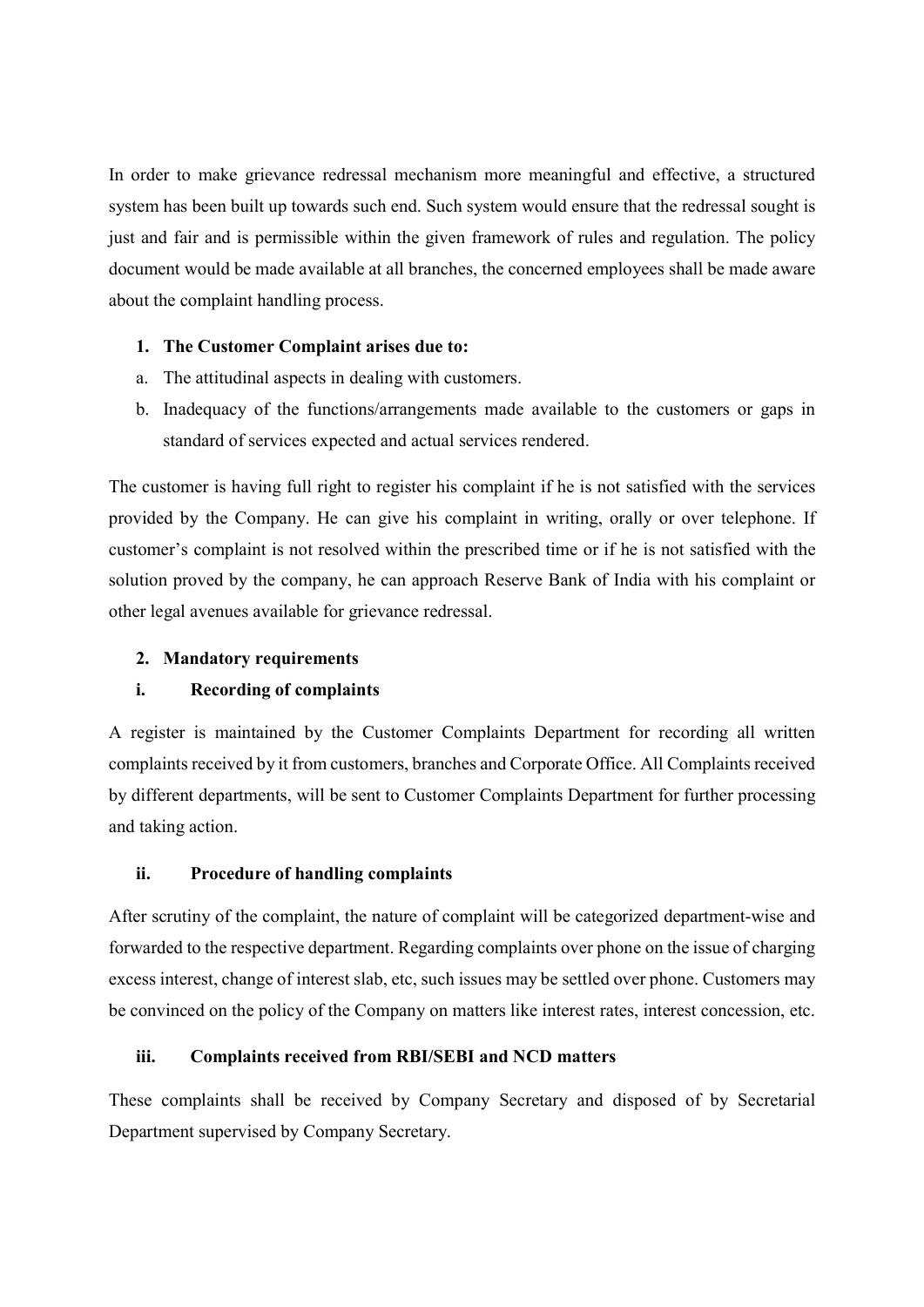#### iv. Posting of complaints in Company Website

Company has a mail id  $\frac{info(@muthoottumini.com)}{info(@muthoottumini.com)}$  in which customer complaints are received. Such complaints should be forwarded to Customer Complaints Department.

#### Disposal of complaints

Time frame for closure of the complaint will be within 15 days from the date of receipt. Once a decision is arrived at on each complaint, the matter will be conveyed to the customer/branch by the Department handling the same under copy to Customer Complaints Department. The details of complaints outstanding will be intimated to MD/CEO every month by  $10<sup>th</sup>$  of the subsequent month with copy to concerned department. Pending list above 15 days with complaints remaining unresolved will be shared with Management and Departments.

# Ombudsman Scheme for Non-Banking Financial Companies, 2018 - Appointment of the Nodal Officer/Principal Nodal Officer

The Reserve Bank of India (RBI) has brought into operation on February 23, 2018, the Ombudsman Scheme for Non-Banking Financial Companies, 2018 (The Scheme). The extension of the Scheme to eligible Non-Deposit Accepting Non-Banking Financial Companies came into effect and force from April 26, 2019.The Scheme is to ensure that a suitable mechanism exists for NBFC's for receiving and addressing complaints from their customers with specific emphasis on resolving such complaints expeditiously and in a fair manner

The Company has appointed Nodal Officers (NOs) at their Zonal Offices and a Principal Nodal officer ( PNO) at the head office.

The PNO appointed at the Head Office of the NBFC shall be responsible for coordinating and liaising with the Customer Education and Protection Department (CEPD), RBI, Central Office. Covered NBFCs are at liberty to appoint the Grievance Redressal Officer (GRO) identified by the respective NBFCs in terms of extant guidelines on Grievance Redressal Mechanism, applicable to them, as the PNO or NO, provided that the officer concerned is sufficiently senior in the organisation. Where there is more than one Nodal Officer for a zone, the PNO shall be responsible for representing the company and furnishing information to the Ombudsman in respect of complaints filed against the NBFC. The Company shall display prominently, for the benefit of